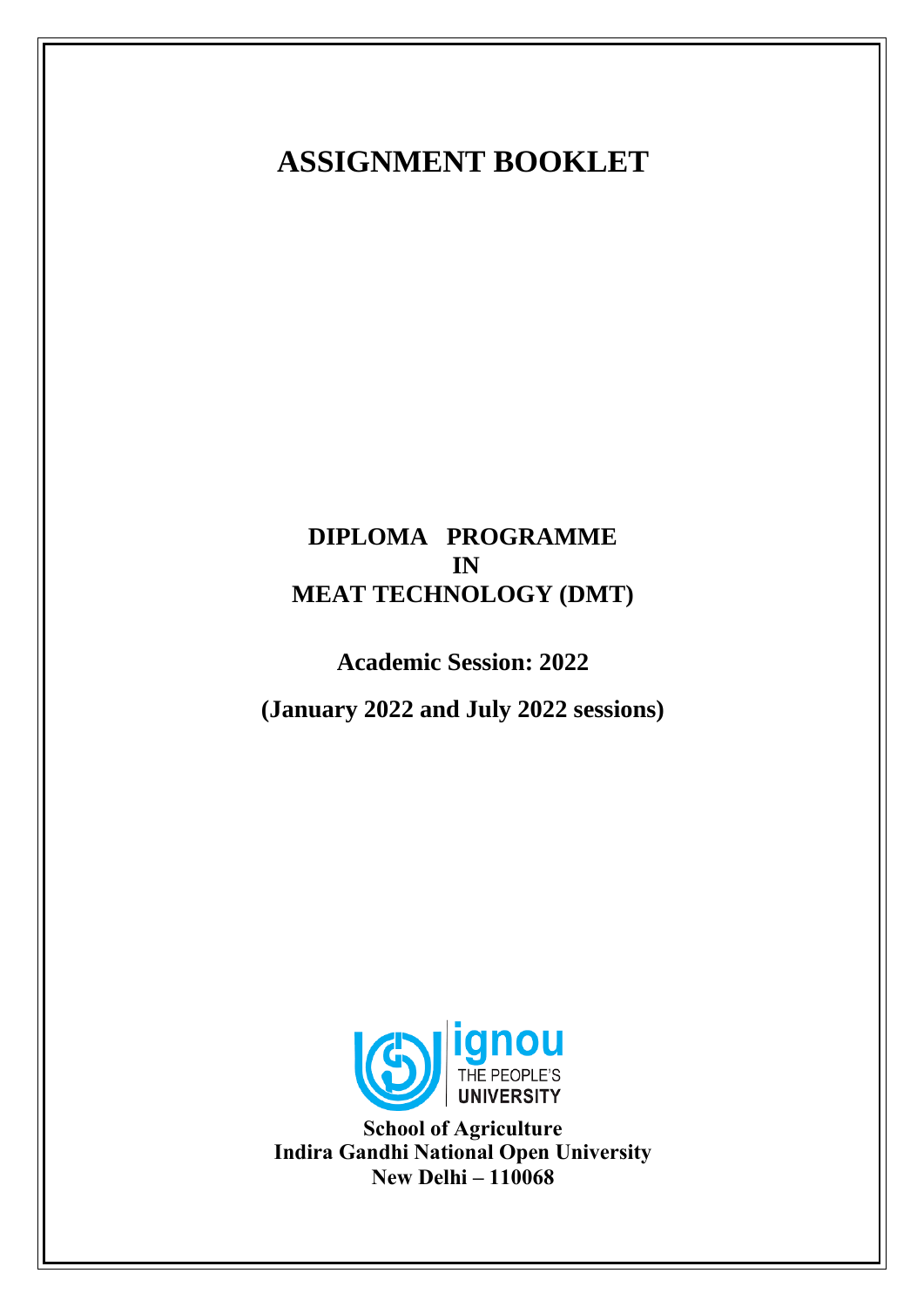Dear student,

As you are aware that for theory, the weightage to the term-end examination will be 80% and the weightage to the continuous assessment will be 20%, here is an instruction for formatting your assignment. There is one assignment for each course i.e. total eight assignments for the programme. Each assignment will be of 50 marks which ultimately will be converted to have weightage of 20 % of theory. Instructions to format your assignments are as follows:

#### **Instructions to format your assignments**

Before attempting the assignments, please read the following instructions carefully.

1. On top of the first page of your answer sheet, please write the details exactly in the following format.

|                  | $Address: \ldots \ldots \ldots \ldots \ldots \ldots \ldots \ldots \ldots \ldots \ldots \ldots \ldots$ |
|------------------|-------------------------------------------------------------------------------------------------------|
|                  |                                                                                                       |
|                  |                                                                                                       |
| Course Code: (1) |                                                                                                       |
| Course Title:    |                                                                                                       |
|                  |                                                                                                       |
| (Name and Code)  |                                                                                                       |

# **Please follow the above format strictly to facilitate evaluation and to avoid delay.**

- 2. Use foolscap size paper for writing your answer.
- 3. Leave 4cm margin on the top, bottom and left of your answer sheet.
- 4. Clearly indicate question no. and part of the question being solved while writing answers.

| <b>Assignment No.</b>                    | <b>Date of Submission</b>         |
|------------------------------------------|-----------------------------------|
| Assignment 1 (BPVI-021) and 2 (BPVI-022) | Before 31 <sup>st</sup> May       |
| Assignment 3 (BPVI-023) and 4 (BPVI-024) | Before 31 <sup>st</sup> July      |
| Assignment 5 (BPVI-025) and 6 (BPVI-026) | Before 31 <sup>st</sup> August    |
| Assignment 7 (BPVI-027) and 8 (BPVI-028) | Before 28 <sup>th</sup> September |

5. Assignments have to be sent to the coordinator of your study centre.

# **6. We strongly suggest that you should retain a copy of your assignment responses.**

Wishing you good luck.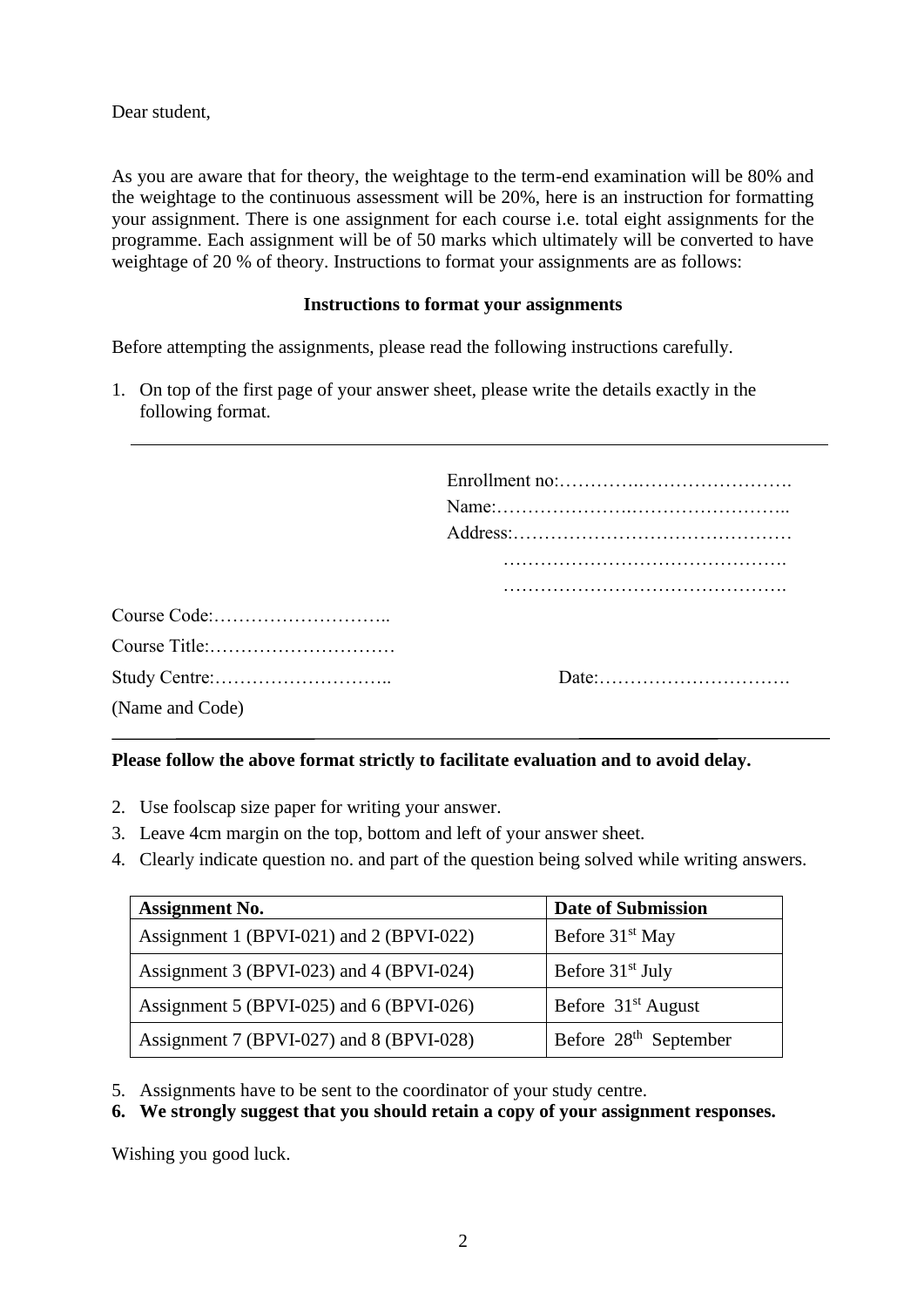# **Assignment – 1 Course Code: BPVI – 021**

#### **Maximum Marks – 50**

# **Note: Attempt all the five questions.**

| 0.1. | (a) Classify carbohydrates. Write the functions of carbohydrates in human body.                                                                                 | 5  |
|------|-----------------------------------------------------------------------------------------------------------------------------------------------------------------|----|
|      | (b) Define essential amino acids with examples. Give the functions of protein in 5<br>our body.                                                                 |    |
| Q.2  | (a) Classify vitamins. Write the functions of vitamin B1 and B2.                                                                                                | 5. |
|      | (b) Name at least one condition caused by each of the following: deficiency of 5<br>Vit A, deficiency of thiamin, deficiency of niacin and deficiency of Vit D. |    |
| Q.3. | (a) Write the functions of calcium and iron in the human body.                                                                                                  | 5. |
|      | (b) Write the clinical disorder caused by deficiency of phosphorus and iodine.                                                                                  | 5  |
| Q.4. | (a) Narrate the digestion of carbohydrate in human body.                                                                                                        | 5  |
|      | (b) Differentiate between food borne intoxication and food borne infection.                                                                                     | 3  |
|      | (c) Write a note on food allergy.                                                                                                                               | 2  |
| Q.5. | (a) List the factors which affect the growth of microbes and explain any one 5<br>factor.                                                                       |    |

(b) Give the principles of meat preservation and explain any one preservation 5 method in brief.

# **Assignment – 2 Course Code: BPVI – 022**

## **Maximum Marks – 50**

|      | Q.1. (a) Write the present status of livestock population in India and major constraints 5<br>affecting India's meat export. |   |
|------|------------------------------------------------------------------------------------------------------------------------------|---|
|      | (b) Write about day to day management of animal for optimum production.                                                      | 5 |
|      | Q.2. (a) List the major components of an abattoir and describe any one component.                                            | 5 |
|      | (b) What points should be considered during site selection for an abattoir?                                                  | 5 |
| O.3. | (a) What are the basic considerations for transport of meat animals?                                                         | 5 |
|      | (b) Define ante-mortem examination of meat animals. Write the decision/ 5<br>judgement of ante-mortem examination.           |   |
| O.4. | (a) Classify stunning methods and explain anyone method.                                                                     | 5 |
|      | (b) Narrate the steps involved in dressing of pig and goat.                                                                  | 5 |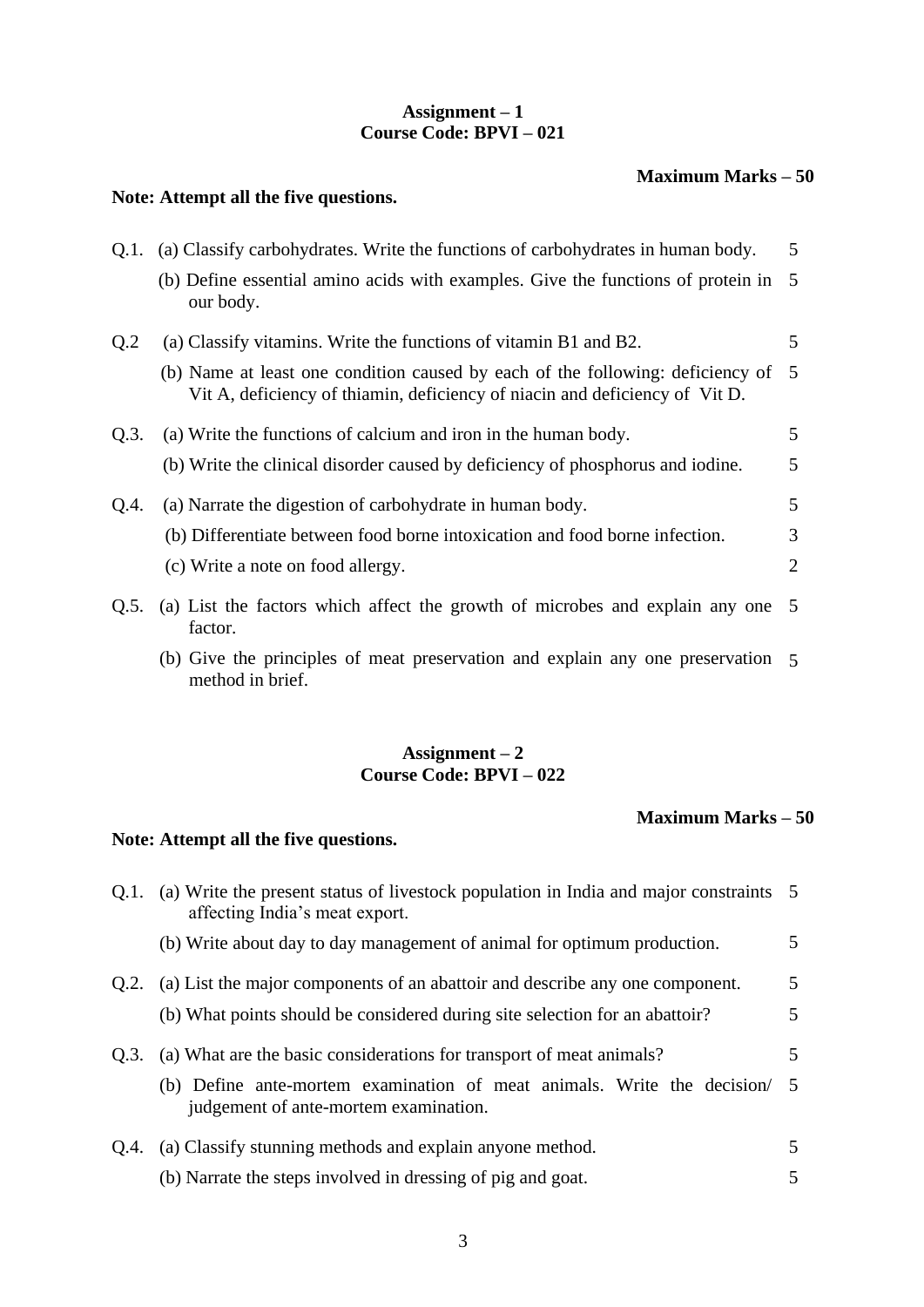- Q.5. (a) What are the judgments of post mortem examination? What are the facilities 6 required for post mortem examination of the carcass?
	- (b) Define zoonoses. List the meat borne zoonotic diseases.

### **Assignment – 3 Course Code: BPVI – 023**

#### **Maximum Marks – 50**

4

#### **Note: Attempt all the five questions.**

|      | Q.1. (a) Draw a diagram to describe the organisation of skeletal muscle from gross 5<br>structure to molecular level. |   |
|------|-----------------------------------------------------------------------------------------------------------------------|---|
|      | (b) How collagen can influence the tenderness of the meat? Differentiate between 5<br>red and white muscle fibre.     |   |
|      | Q.2. (a) Define rigor mortis. Give the flow diagram of post mortem changes in muscle. 5                               |   |
|      | (b) Nararte the composition of a typical mammalian muscle.                                                            | 5 |
| Q.3. | (a) What are the basic considerations for meat cutting? List the wholesale cuts of 5<br>lamb and beef carcass.        | 5 |
|      | (b) Write about the factors to be considered for the quality grading of meat<br>carcass.                              |   |
|      | Q.4. (a) Write short notes on pH of meat and water holding capacity.                                                  | 5 |
|      | (b) Explain the factors affecting tenderness and colour of the meat.                                                  | 5 |
| Q.5. | (a) Briefly describe hot processing of carcass and cold shortening.                                                   | 5 |
|      | (b) Write about physico-chemical changes during freezing storage of meat.                                             | 5 |
|      |                                                                                                                       |   |

#### **Assignment – 4 Course Code: BPVI – 024**

# **Maximum Marks – 50**

| Q.1. | (a) What is the purpose of meat processing? Classify meat products according to 5<br>types of processing. |    |
|------|-----------------------------------------------------------------------------------------------------------|----|
|      | (b) What is an emulsion? Narrate the factors affecting emulsion stability.                                | 5. |
| Q.2. | (a) Write short notes on the following:                                                                   | 5. |
|      | Fermented meat products.<br>1.                                                                            |    |
|      | ii. Intermediate moisture products.                                                                       |    |
|      | (b) What do you mean by moist heat cooking and microwave cooking?                                         |    |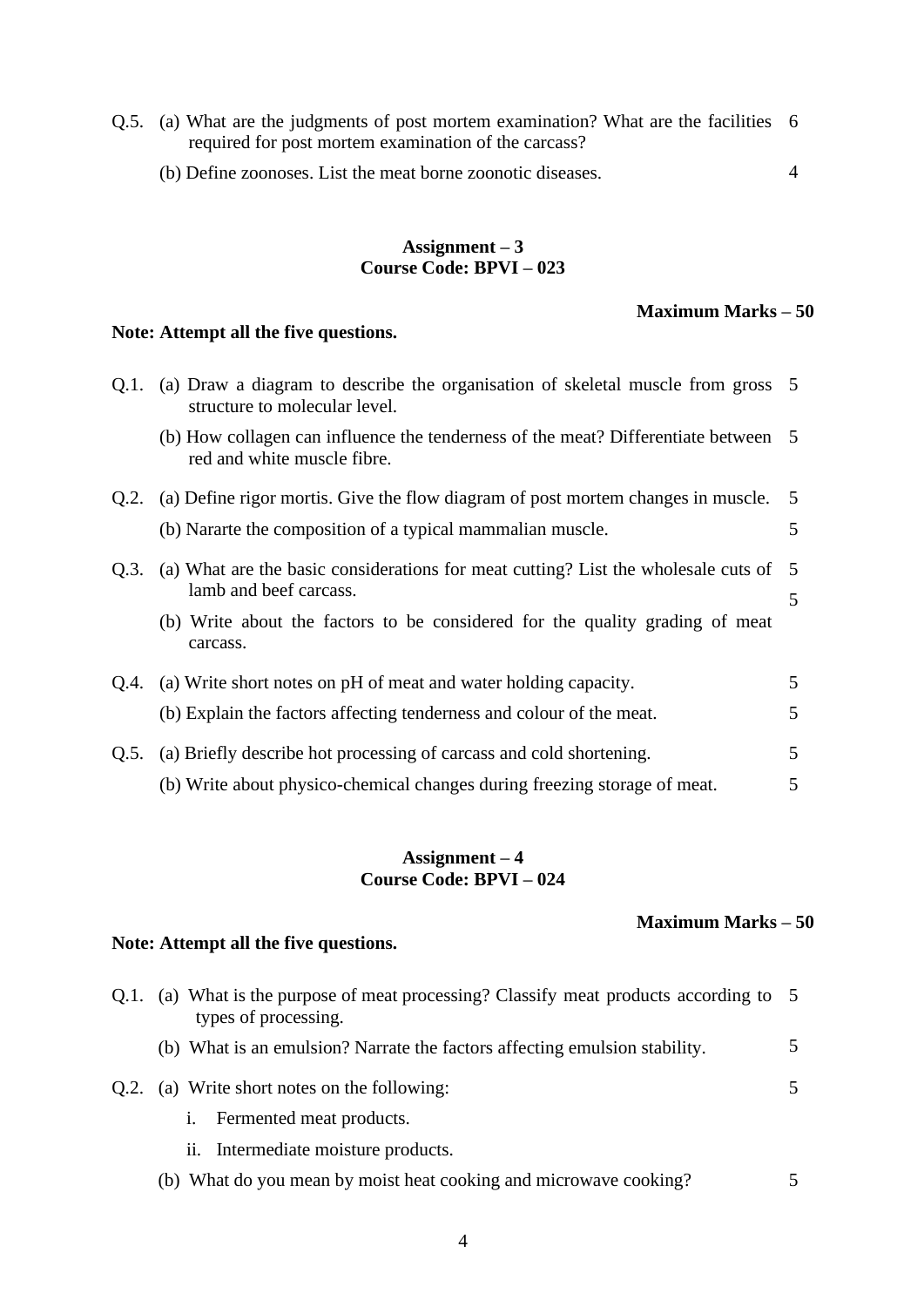|      | Q.3. (a) List the binders, emulsifiers, preservatives, acidulants and flavour enhancers 5<br>used in meat processing.       |                         |
|------|-----------------------------------------------------------------------------------------------------------------------------|-------------------------|
|      | (b) Illustrate the series of reactions for development of cured colour of meat.                                             | $\overline{5}$          |
| O.4. | (a) Describe the process of canning of meat products.                                                                       | 5.                      |
|      | (b) Name traditional meat products popular in northern, southern and eastern part 5<br>of India. List exotic meat products. |                         |
|      | Q.5. (a) Write the steps for processing of Sausage.                                                                         | $\overline{\mathbf{5}}$ |
|      | (b) Describe the methods of enrobed meat product preparation.                                                               | 5.                      |

#### **Assignment – 5 Course Code: BPVI – 025**

# **Maximum Marks – 50**

| Q.1.    | (a) Classify the packaging materials with examples.                                                       | 5               |
|---------|-----------------------------------------------------------------------------------------------------------|-----------------|
|         | (b) Define aseptic packaging, retail packaging and bulk packaging.                                        | 5               |
| Q.2.    | (a) Briefly narrate vacuum packaging modified atmosphere packaging.                                       | 5               |
|         | (b) How would you like to package fresh meat and frozen meat?                                             | 5               |
| $Q.3$ . | (a) Define sensory evaluation. Who can become a sensory panelist for meat<br>products?                    | $5\overline{)}$ |
|         | (b) List the sensory parameters. How hedonic scale can be used for sensory<br>evaluation of meat?         | 5               |
| Q.4.    | (a) Explain the HACCP principles.                                                                         | 5               |
|         | (b) Write short notes on following:                                                                       | 5               |
|         | <i>i</i> . Quality assurances                                                                             |                 |
|         | ii. Food hygiene                                                                                          |                 |
| Q.5.    | (a) Write the steps in cleaning and sanitation of meat premises.                                          | 5               |
|         | (b) List the detergents and sanitizers used in meat plant. Write the properties of a 5<br>good sanitizer. |                 |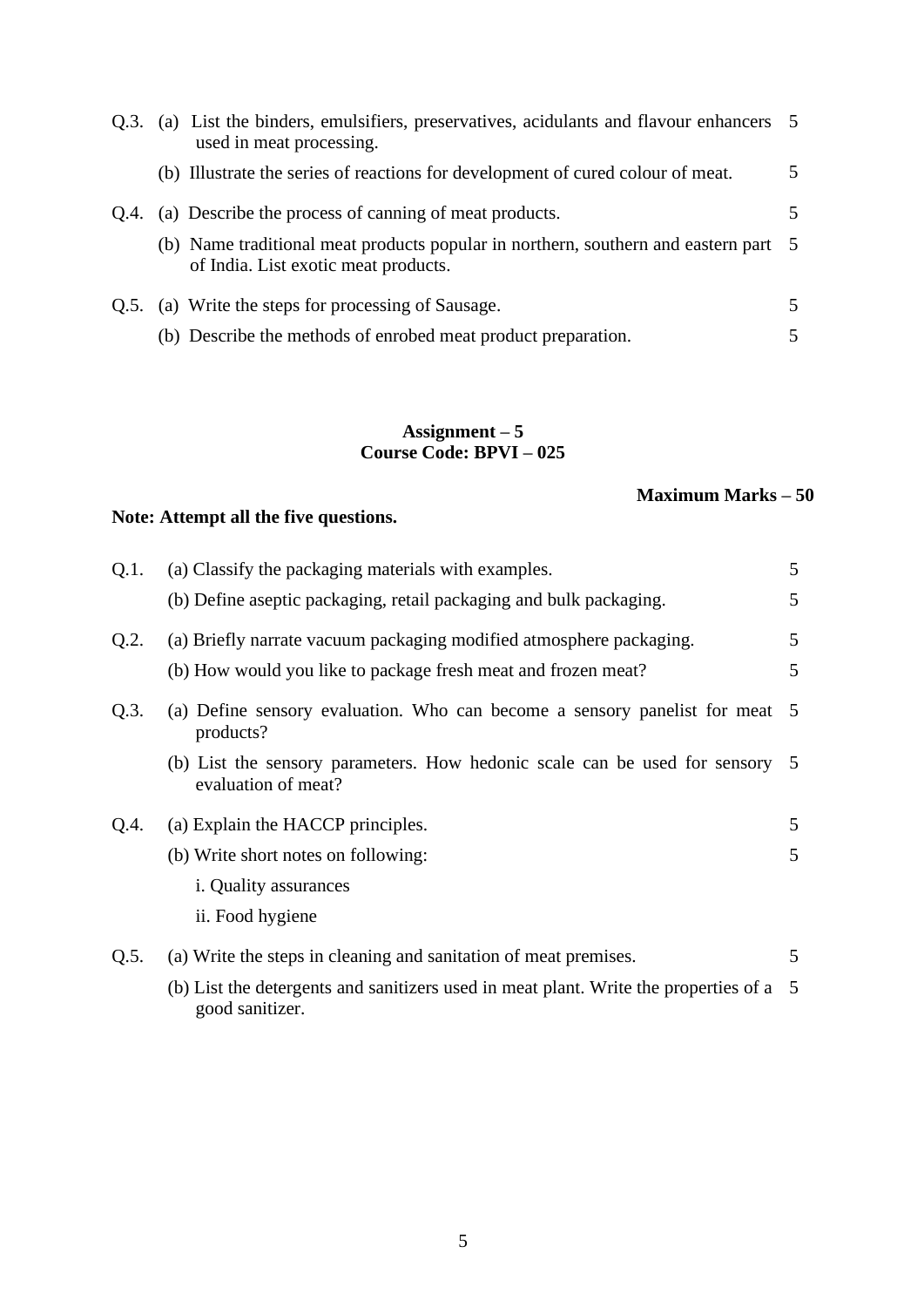# **Assignment – 6 Course Code: BPVI – 026**

#### **Maximum Marks – 50**

# **Note: Attempt all the five questions.**

| Q.1. | (a) List the physicochemical properties of egg and explain any one property.  | 5 |
|------|-------------------------------------------------------------------------------|---|
|      | (b) Illustrate the structure of an egg with the help of a diagram.            | 5 |
| Q.2. | (a) Describe the preservation of egg by thermostabilization and oil coating.  | 5 |
|      | (b) Explain the BIS method of grading of eggs.                                | 5 |
| Q.3. | Write short notes on the following:                                           |   |
|      | i. Egg powder                                                                 | 5 |
|      | ii. Packaging of eggs                                                         | 5 |
| Q.4. | (a) Nararte the steps of fresh poultry processing.                            | 5 |
|      | (b) Write about the nutritive value of poultry meat.                          | 5 |
| Q.5. | (a) Write short notes on "automatic poultry dressing line" and "freezing of 5 |   |
|      | poultry meat".                                                                | 5 |
|      | (b) Write the steps of chicken tandoori preparation.                          |   |

# **Assignment – 7 Course Code: BPVI – 027**

# **Maximum Marks – 50**

| Q.1. | (a) What do you mean by by-products of meat industry? Write short note on 5<br>poultry by-products. |                |
|------|-----------------------------------------------------------------------------------------------------|----------------|
|      | (b) What are the benefits derived from animal by-product utilization?                               | 5              |
| Q.2. | (a) Describe the methods of preservation of skin.                                                   | 5              |
|      | (b) Narrate the steps of casing preparation.                                                        | 5              |
| Q.3. | (a) Write short notes on "animal blood as by-product" and "glandular by-<br>products".              | 5<br>5         |
|      | (b) Write uses of any five equipments in a by-product processing plant.                             |                |
| Q.4. | (a) Give the flow diagram for preparation of bone meal.                                             | 3              |
|      | (b) Give the flow chart for preparation of feather meal.                                            | $\overline{4}$ |
|      | (b) What are the differences between dry rendering and wet rendering?                               | $\overline{4}$ |